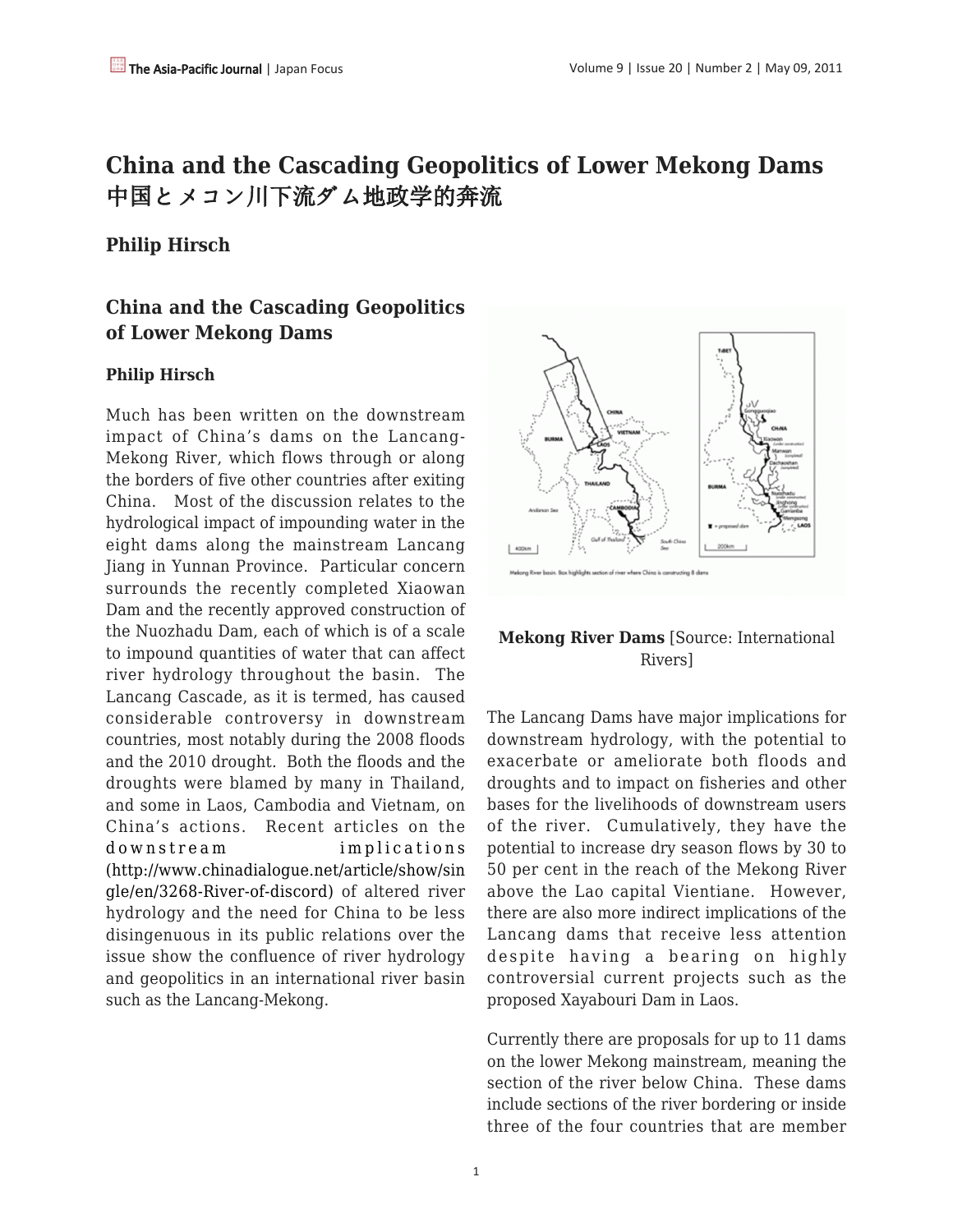states of the [Mekong River Commission](http://www.mrcmekong.org/) [\(http://www.mrcmekong.org/\)](http://www.mrcmekong.org/) (MRC). Dams have been planned for the Lower Mekong since the 1950s, but the Cold War put development on hold in the 1960s through to the 1980s. By the time mainstream dams came back onto the agenda in the early 1990s, environmental concerns over large dams had grown to the extent that the dusting off of these megaprojects designed a generation earlier was simply unpalatable, and it was mostly assumed until recently that mainstream dams were off the agenda.

Several factors help explain the revival of Mekong mainstream dams, and China is implicated in a number of ways. One way in which China's own development of the river drives the logic of building more dams further downstream is simply the demonstration and equity effect: the Lao government in particular sees no reason why it should hold back on developing a shared river when an upstream country is already doing so. There is a tension in the position of Laos in this regard, since unlike China the country is a member of MRC and needs to temper expressions of sovereignty over the river within its own borders with an adherence to procedures for prior consultation agreed to for projects with potential transboundary impacts.

 A more material way in which China's Lancang dams have helped bring the lower mainstream dams back into the decision making arena is through the changed hydrology of the Mekong River. Particularly in its upper reaches immediately below the Lancang dams, the altered flood hydrology makes the economics of dams on the lower mainstream more favourable than before. Early versions of the lower mainstream dams included large storages, for example at the giant Pa Mong dam proposed during the 1960s. However, the scaled-down versions are commonly referred to as "run-ofriver" dams, dependent on the seasonal flow of the river to generate power without being able to store more than a few days' flow at most. Without upstream storages, such dams would only operate at their full power capacity for a few months each year. With an evened-out flow from the Lancang dams however, with more water available during the dry season and less during the wet season, the prospects for year-round power generation are greater than under an unregulated monsoonal flood regime.

A further role that China has in development of dams downstream is the investment by Chinese state-owned power corporations in several of the key projects. Until the 1990s, most dams in the lower Mekong countries were public investments, based on loans from the World Bank and Asian Development Bank. The game has changed, and most dams are now commercial projects. China has weighed in heavily amongst these investments, with estimates that up to 40 per cent of the proposed tributary and mainstream hydropower development in coming years in MRC member countries – i.e. outside China – will be done by Chinese companies. These projects include four of the eleven proposed mainstream dams, at Pak Beng, Pak Lay and Xanakham in Laos and at Sambor in Cambodia.

 Thai, Vietnamese and Malaysian companies have been granted concessions to build the remaining mainstream projects, indicating that the geopolitics of dam construction is now further complicated by commercial interests within the region. One of the implications is that the politics of dams with transboundary impacts are internal to national spaces as well as transboundary in scope. For example as Vietnamese companies wishing to build the Luang Prabang and Stung Treng Dams in Laos and Cambodia respectively cut across the concerns of those in the Mekong Delta, there are concerns that the mainstream dams in upstream countries will capture silt and ruin fisheries, with enormous consequences for the 20 million Vietnamese living in the Delta.

Recent concern over Chinese image abroad has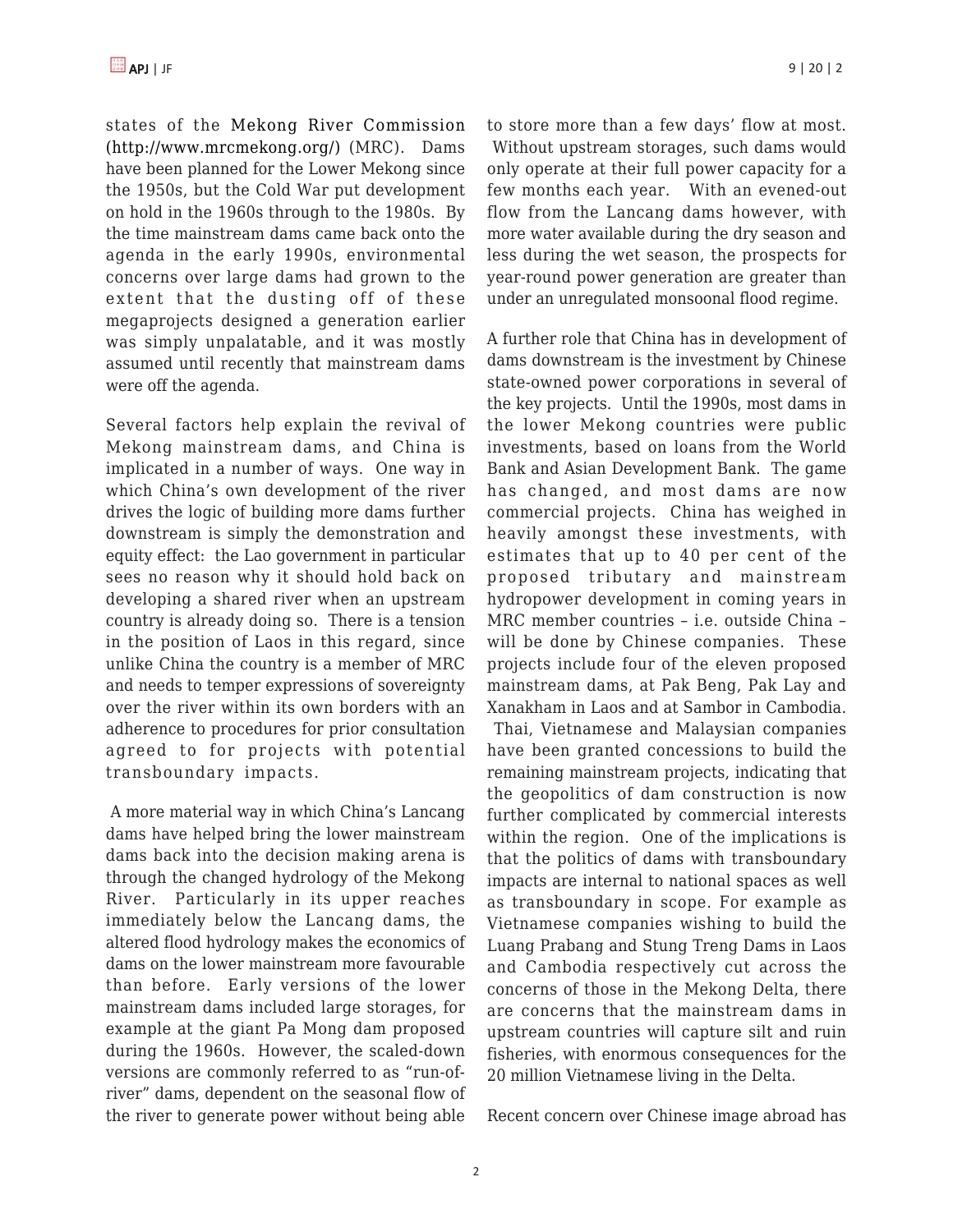led to some interesting changes in the way it conducts its hydro-business. At the MRC Summit in Hua Hin in April 2010, China agreed to release more data on inflows and outflows from its cascade of dams on the Lancang Jiang.

 This came in the wake of disquiet in downstream countries over the possible impacts of reservoir filling and releases on low flows and flash floods respectively. While China's sharing of data still falls far short of full disclosure, the move did reveal awareness of the need to cooperate with downstream countries. Also, Sino-Hydro and other companies have been taking environmental impact assessment more seriously than in the past. Sino-Hydro's Nam Ngum 5 tributary dam is one that is being used as a test case in the new Hydropower Sustainability Assessment Protocol that has been developed by the international hydropower industry in dialogue with some NGOs and other partners ([link](http://www.hydropower.org/sustainable_hydropower/IHA_Sustainability_Assessment_Protocol.html) [\(http://www.hydropower.org/sustainable\\_hydro](http://www.hydropower.org/sustainable_hydropower/IHA_Sustainability_Assessment_Protocol.html) [power/IHA\\_Sustainability\\_Assessment\\_Protocol](http://www.hydropower.org/sustainable_hydropower/IHA_Sustainability_Assessment_Protocol.html) [.html\)\)](http://www.hydropower.org/sustainable_hydropower/IHA_Sustainability_Assessment_Protocol.html).

A further development related to China's role as the upstream player in the Mekong is a shift in regional geopolitics with the re-entry of the United States into the region through its Lower Mekong Initiative. While the US has yet to decide what material developments will take place under this program, the Initiative has been announced with thinly veiled attempts to trump Chinese influence in the region, sometimes portraying the US as a downstream friend to counterbalance the upstream environmental foe. The US has taken the part of ASEAN against China in higher profile instances, notably in its statements on the South China Sea at the July 2010 ASEAN Regional Forum ( [link](http://www.globalasia.org/l.php?c=e344) [\(http://www.globalasia.org/l.php?c=e344\)](http://www.globalasia.org/l.php?c=e344)).

What do these seemingly disparate indirect aspects of China's role in Mekong mainstream hydropower beyond the Lancang Cascade tell us about the region's environmental politics and development trajectories? There are at least two ways in which they paint a more coherent picture than is immediately apparent.

First, it is useful to understand the political logic of the mainstream dams in China and the lower Mekong in terms of path dependency, or the idea that events and their consequences are triggered and explicable in part by previous events and can go on to influence yet further developments in a cascading manner. That is, while the immediate considerations of the Lancang Cascade have been considered largely in their own right, there is a bigger and interconnected set of hydrological, economic and political implications of China's development within its own territory that seems to be pushing inevitably toward construction of dams on the lower Mekong mainstream. In turn, this is driving a new geopolitics, both between China and the lower Mekong countries and also amongst and within the MRC members, as various players realign based on their position on the mainstream dams.

Second, it is clear that the environmental politics around dams on the Lancang and lower Mekong mainstream are intricately bound up in a wider world of geopolitical relations. These include China's emerging relations with regional neighbours. They also include the regional playing out of competition between older and newer world superpowers. What is notable is the way in which these geopolitics are now enmeshed in resource and environmental concerns over a shared river system.

It would be dangerous to equate path dependency with fatalism over Mekong mainstream dams. Important decisions are yet to be made. It would equally be wrong to consider that environmental considerations are subject and subsidiary to dominant geopolitical concerns and that international relations rather than concern for a shared river system entirely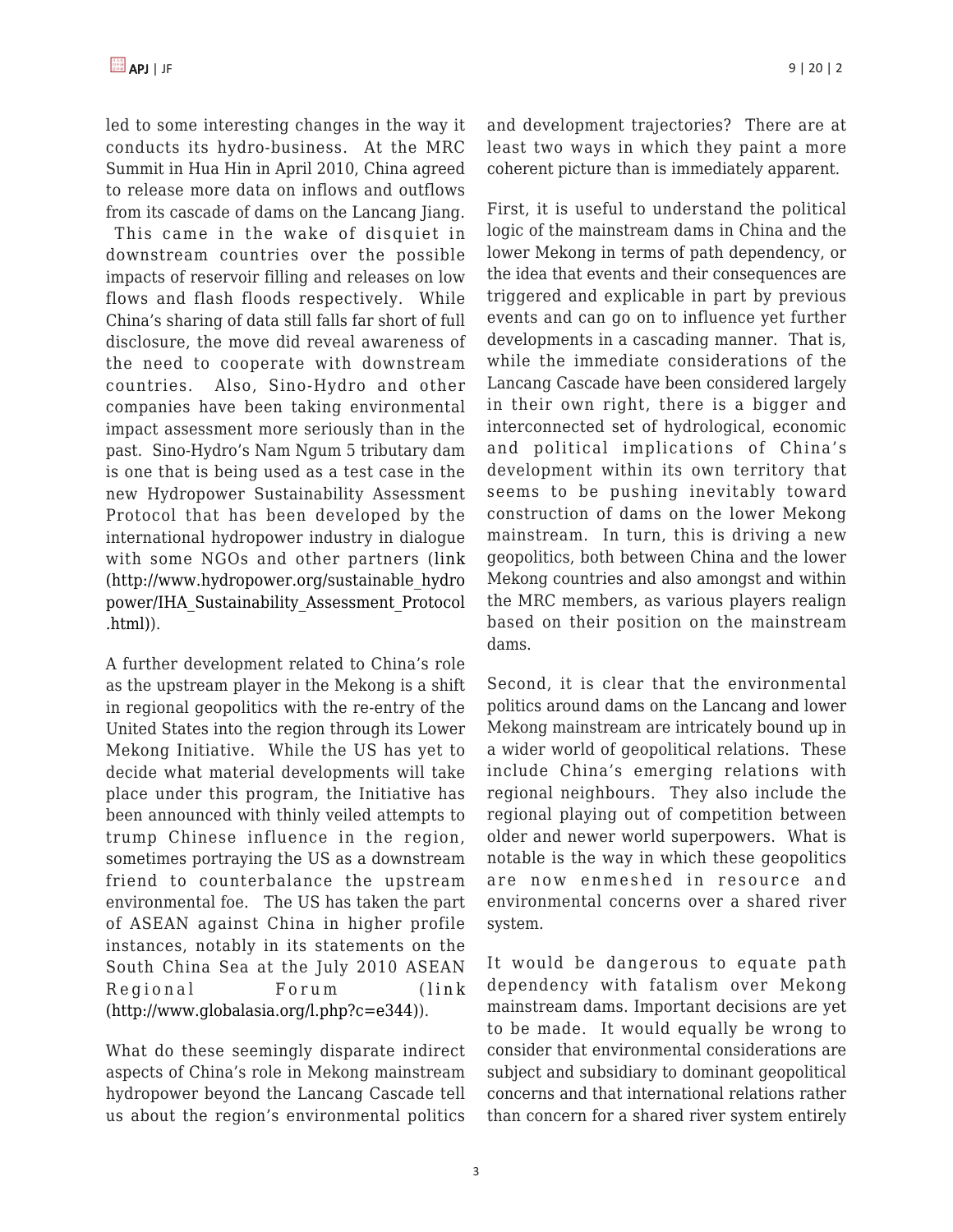rule the game. The recent publication by MRC of the Strategic Environmental Assessment (SEA) report on the lower Mekong mainstream dams, which recommends a ten year moratorium on the eleven projects, presents an opportunity for the countries of the region to move beyond the path dependency that sees one dam leading to another… and another, until the river becomes a cascade of still-water lakes – as would be the case for 60 per cent of the length of the lower mainstream if all eleven dams were to go ahead.

A telling case is underway whose outcome will demonstrate whether or not the cooperative arrangement represented by MRC will take note of the SEA as the most comprehensive scientific assessment to date. The first of the mainstream dams, Xayabouri, was notified by Lao PDR for prior consultation by MRC member states over a six month period to April 2011. This is the first time that other MRC countries have been asked to give their opinions on a dam proposed in the territory of one of their neighbours. Xayabouri is a Thai project inside Laos, whose lead contractor is the Thai company Ch. Kanchang, whose financing would be mainly by Thai banks, and whose market for power is primarily in Thailand. On 19 April, the Joint Committee of MRC held a special meeting to decide what position to take on the dam. The outcome of the meeting was that the countries [agreed to](http://www.bangkokpost.com/news/investigation/234766/a-new-geopolitics-of-mekong-dams) [disagree](http://www.bangkokpost.com/news/investigation/234766/a-new-geopolitics-of-mekong-dams)

[\(http://www.bangkokpost.com/news/investigati](http://www.bangkokpost.com/news/investigation/234766/a-new-geopolitics-of-mekong-dams) [on/234766/a-new-geopolitics-of-mekong-dams\),](http://www.bangkokpost.com/news/investigation/234766/a-new-geopolitics-of-mekong-dams) based on concerns expressed both in technical reviews of the dam proposals and a series of public consultations, at which strong opposition to Xayabouri and other mainstream dams was expressed. The matter was referred upward to the Ministerial Council level, effectively putting the dam in abeyance.



**Site of the proposed Xayaburi Dam** [Source: International Rivers]

At the time of writing (early May) the company proposing Xayaburi Dam is adamant that the project will go ahead, reassuring its shareholders that the deal is still on. The Lao government has sent mixed messages, initially insisting on its sovereign right to develop water resources on its own section of the river, but then indicating that it would commission an expert review of the Environmental Impact Assessment before proceeding. Meanwhile the Prime Ministers of Vietnam and Cambodia have made an unequivocal joint statement that the dam should go on hold, at least for the time being. The geopolitics involved for the first time put the country arguing for the right to develop, based on the principle of territorial sovereignty, on the back foot relative to downstream countries arguing from the basis of territorial integrity, or the need to respect the implications of upstream development for the well-being of people downstream – in the Mekong Delta and Tonle Sap lake area in particular.

If a deal is done to go ahead with Xayaburi despite the SEA recommendations and despite the technical, community and riparian government concerns over the project, this will more than likely open the floodgates for further dams on the mainstream, at enormous cost to the well-being of the millions who depend on